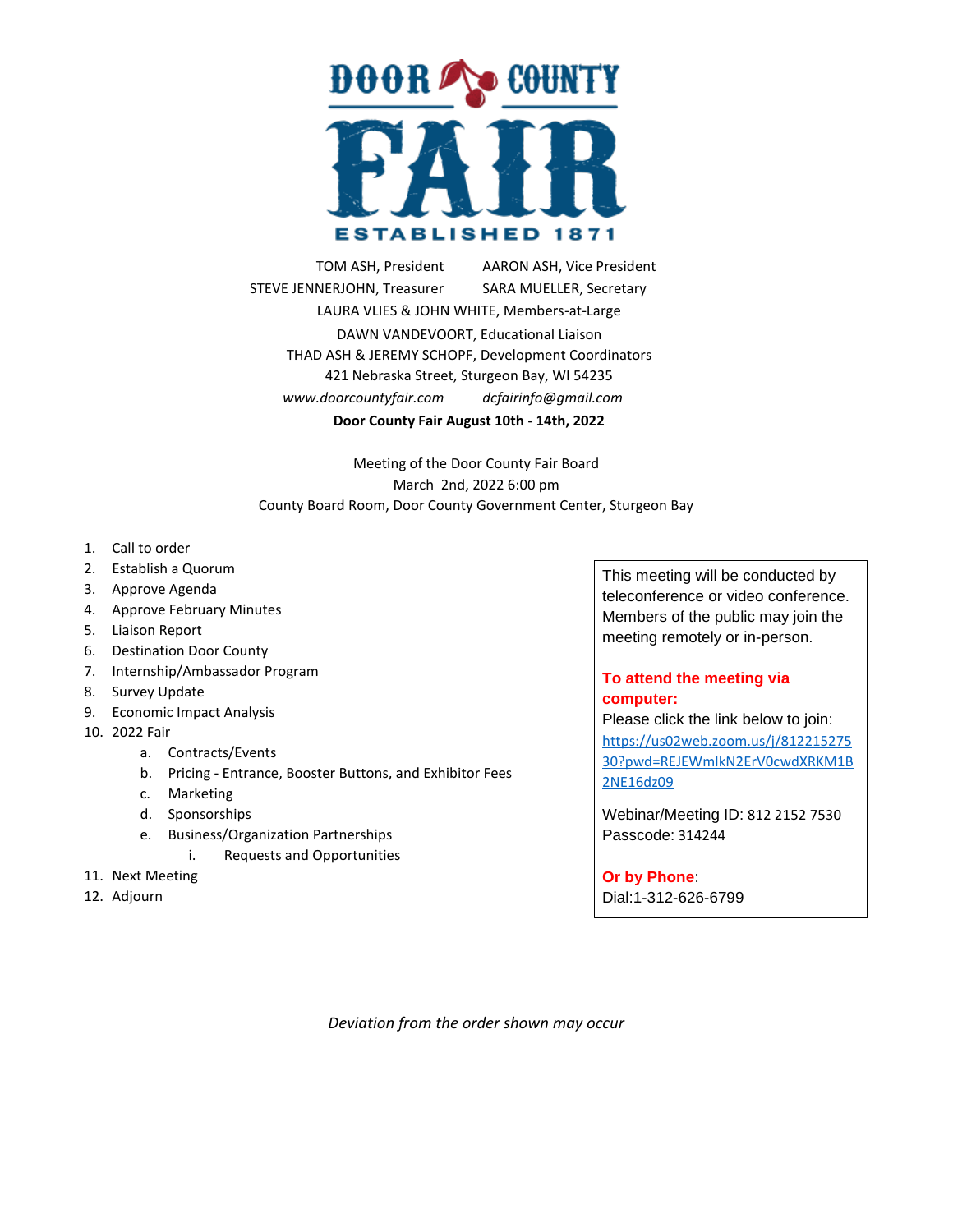## Minutes of the Door County Fair Board February 2nd, 2022 County Board Room, Door County Government Center, Sturgeon Bay

- 1. The meeting was called to order at 6:00 pm by President Tom Ash. Those in attendance include: Ken Pabich, Sara Mueller, Aaron Ash, Thad Ash, Wayne Spritka, Dan Austad, John White, Dawn VandeVoort, Roy Englebert, Jeremy Schopf, Claire Olson, Laura Vlies, and Nick Freimuth.
- 2. Thad moved to approve the agenda. Second by John. Motion carried.
- 3. Laura moved to approve the January minutes. Second by Thad. Motion carried.
- 4. Liaison Report: Roy commented on the new hires and assignments in the Extension offices of Brown and Kewaunee counties.
- 5. Fairest of the Fairs:
	- Laura reported that the state convention went well. She said that State Representatives were glad to see her down there. Michaela did well and came out of her shell during the competition.
	- Laura was asked to present reimbursement from the fairest, but there hasn't been a response to communication.
	- Looking at the future of the Fairest of the Fairs program, Laura reached out to past fairests and those who have been involved before to become a part of the new vision of the program. Claire Olson then presented a pitch for a fair. She would like to see a transition towards an ambassador program with mentors, duties set by the board, and then have them attend the state convention - a smaller scaled version of the past program without the sash and crown aspect.
	- Discussion points: Is it the end of the official FOF program or just a rebranding of the program? There would need to be more interest than what has been seen in the past with the FOF program. Could this be a part of the county's apprentice program? Should Claire spend this year developing the program then launch it for 2023? Ken and Claire could work on collaborating to establish a plan for an apprentice. It was also noted that an ambassador can still compete at State Convention.
	- A letter will need to be sent to get supplies returned that belong to the program from Monica, the current coordinator.
	- Thad moved to transition from a Fairest of the Fair program to an ambassador program as a stand alone or partnership with the Youth Apprentice Program and for more details to be discussed at the next meeting when more information is known. Second by John. Discussion: There needs to be a financial draw for someone to want to be a part of this to peak interest. Motion carried.
- 6. 2022 Fair
	- All entertainment and events contracts have been sent out just waiting on a few signatures to have those all secure. Time Machine, Mostly Water, and Mustang Sally are in the works. Will begin advertising once all contracts are in and secured. JJ has a mock - up of the contract in the works for the vendor fair and vendors - he will be getting them proofed with Tom and the County. Thad convinced the carnival to bring their ATMs - it just seems like the easiest most reliable option for our fair. The carnival might be bringing new rides this year.
	- Marketing: Laura passed out a 2 part budget plan for marketing in 2022. See visual: